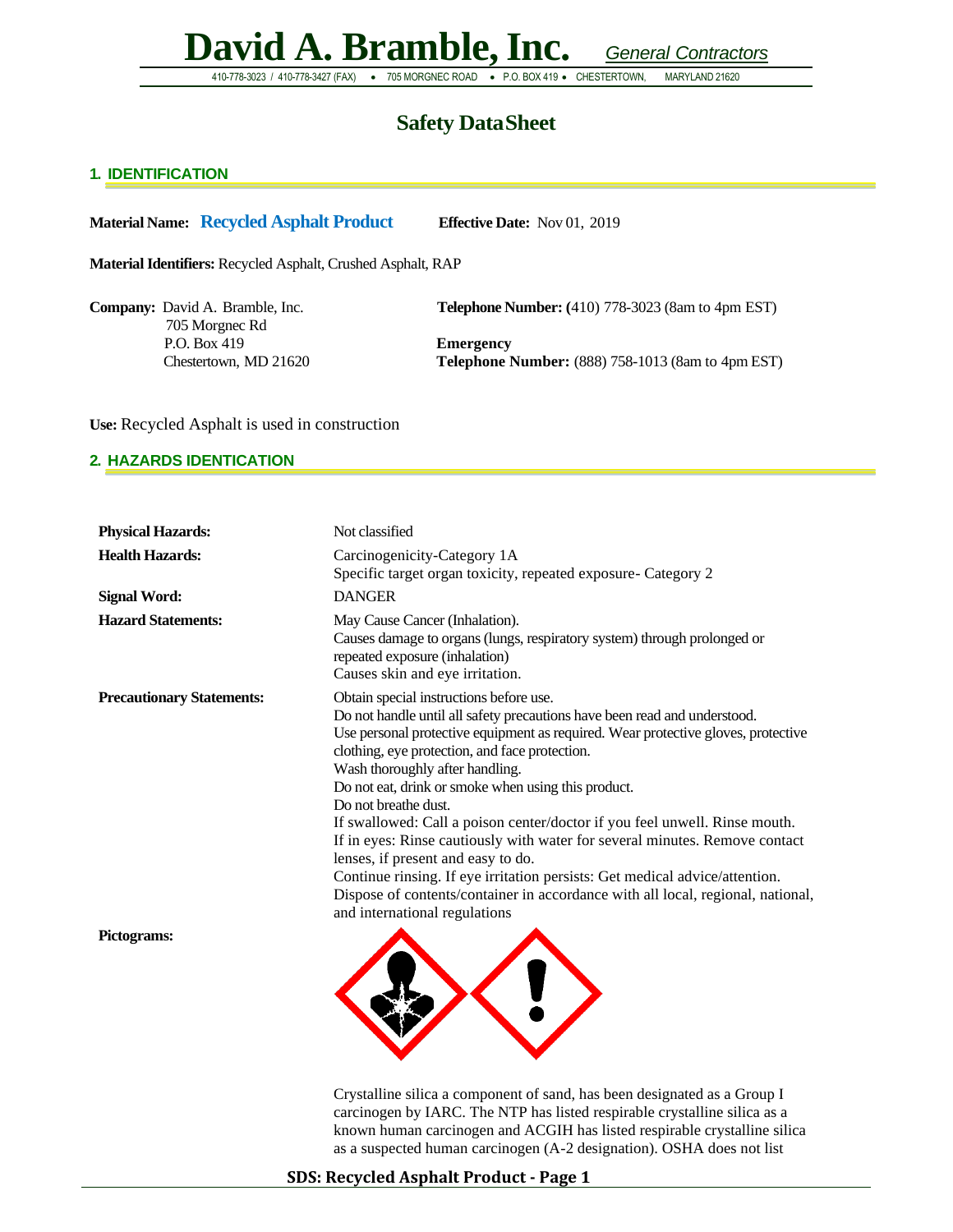410-778-3023 / 410-778-3427 (FAX) • 705 MORGNEC ROAD • P.O. BOX 419 • CHESTERTOWN, MARYLAND 21620

crystalline silica as a carcinogen. A single exposure will not normally result in serious adverse health effects. Crystalline silica is not known to be an environmental hazard. Crystalline silica is incompatible with hydrofluoric acid, fluorine, chlorine trifluoride or oxygen difluoride.

#### **3. COMPOSITION / INFORMATION ON INGREDIENTS**

| <b>COMPONENT(S) CHEMICAL NAME</b>                                                                                                 | <b>CAS REGISTRY NO</b> | % by weight (approx) |
|-----------------------------------------------------------------------------------------------------------------------------------|------------------------|----------------------|
| Aggregate (crushed stone, sand, gravel, slag)                                                                                     | Mixture                | 60-90                |
| Crystalline Silica (Quartz)                                                                                                       | 14808-60-7             |                      |
| Asphalt cement (reclaimed product may contain<br>contaminants such as heavy metals, hydrocarbons and<br>various asphalt additives | 8052-42-4              | $10-40$              |

#### **4. FIRST-AIDMEASURES**

| <b>Eye Contact:</b>  | Check for and remove any contact lenses. Immediately flush eye(s), including under lids, with plenty of water<br>for at least 15 minutes to remove all particles. Do not attempt to remove particles from the eye(s) by any means<br>other than flushing with water. Seek medical attention if irritation persists or develops. |
|----------------------|---------------------------------------------------------------------------------------------------------------------------------------------------------------------------------------------------------------------------------------------------------------------------------------------------------------------------------|
| <b>Skin Contact:</b> | Wash with cool water and a pH neutral soap or a mild skin detergent. Seek medical attention for rash or irritation.                                                                                                                                                                                                             |
| <b>Ingestion:</b>    | If swallowed, do not induce vomiting. Drink a large volume of water and get immediate medical attention.<br>Never give anything by mouth to an unconscious person.                                                                                                                                                              |
| <b>Inhalation:</b>   | If there is a gross inhalation, move the person to fresh air. If breathing is difficult, give oxygen. If not<br>breathing, give artificial respiration. Seek medical attention for discomfort or if coughing or other symptoms do<br>not subside.                                                                               |

#### **5. FIRE FIGHTING MEASURES**

| Suitable extinguishing media:                                     | Earth. Sand. Dry chemical, alcohol-resistant foam, carbon dioxide.                                                                                                                                                                            |
|-------------------------------------------------------------------|-----------------------------------------------------------------------------------------------------------------------------------------------------------------------------------------------------------------------------------------------|
| Unsuitable extinguishing media:                                   | Avoid using straight stream water on hot asphalt                                                                                                                                                                                              |
| <b>Specific Hazards arising from the</b><br>chemical:             | Do not heat above flash point. Fumes/vapors can explode when concentrated<br>in an enclosed environment and supplied with an ignition source.                                                                                                 |
| Special protective equipment and<br>precautions for firefighters: | Avoid breathing irritating and potentially toxic fumes, including hydrogen<br>sulfide gas. Firefighters should wear NIOSH/MSHA approved positive<br>pressure breathing apparatus (SCBA) with full face mask and full protective<br>equipment. |
| <b>Firefighting equipment/instructions:</b>                       | Adding water to hot asphalt presents an explosion hazard.                                                                                                                                                                                     |
| <b>Specific methods</b>                                           | Use water spray to keep fire-exposed containers cool.                                                                                                                                                                                         |

#### **6. ACCIDENTAL RELEASE MEASURES**

**General:** Do not breathe vapor, mist or spray. Do not get in eyes, on skin, or on clothing. Do not handle until all safety precautions have been read and understood. Use appropriate personal protection equipment (PPE). Evacuate unnecessary personnel. Prevent entry to sewers and public waters. Avoid release to the environment. Collect spillage.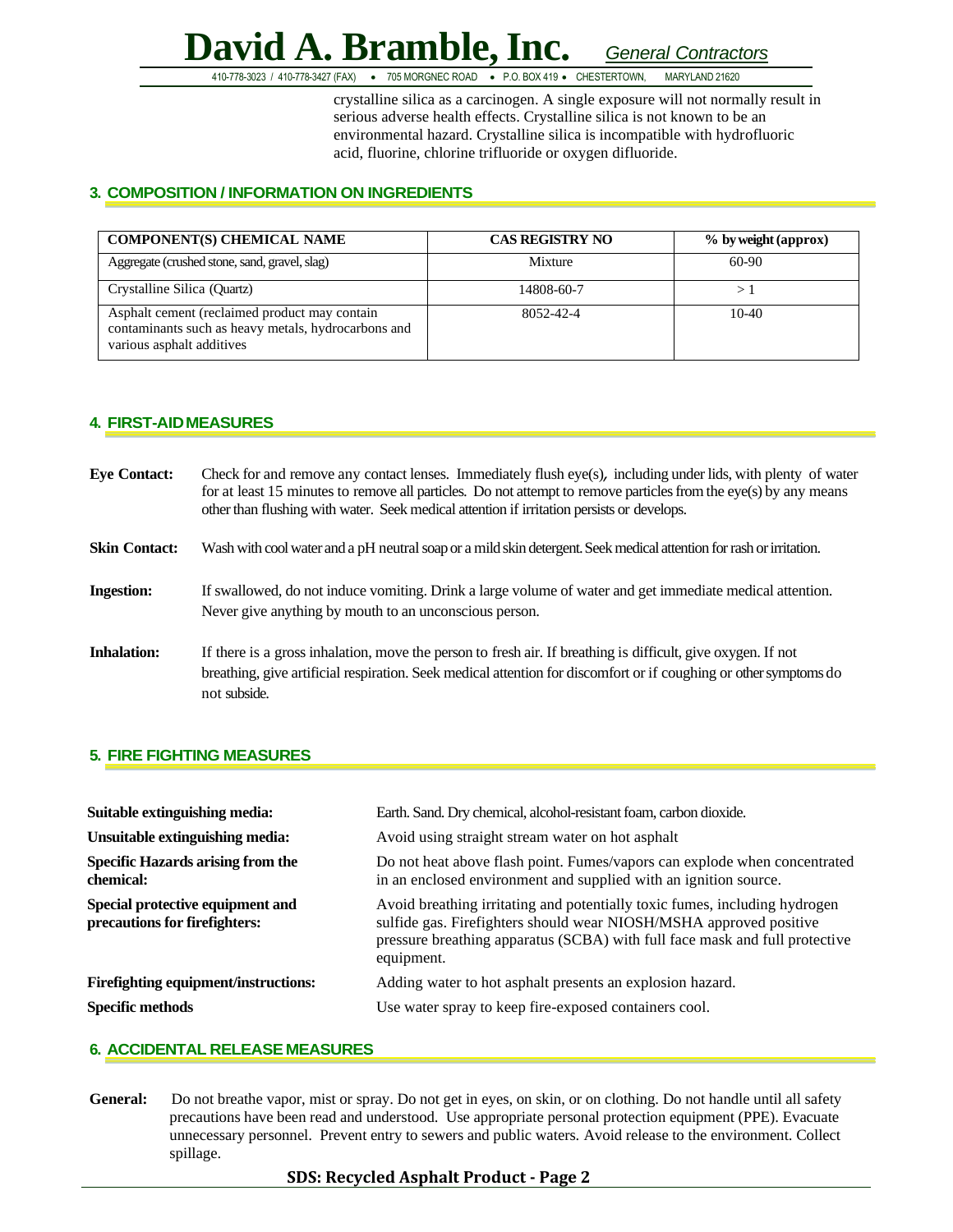## **David A. Bramble,Inc.** *General Contractors* 410-778-3023 / 410-778-3427 (FAX) • 705 MORGNEC ROAD • P.O. BOX 419 • CHESTERTOWN, MARYLAND 21620

**Disposal:** Dispose of waste materials according to Federal, State, Provincial and Local regulations.

#### **7. HANDLING AND STORAGE**

| General:                      | Wash hands and other exposed areas with mild soap and water before eating, drinking or<br>smoking and when leaving work. Avoid contact with eyes, skin and clothing. Obtain special<br>instructions before use. Do not handle until all safety precautions have been read and<br>understood. Do not breathe dust/fume/mist/vapors/spray. Handle in accordance with good<br>industrial hygiene and safety procedures. |
|-------------------------------|----------------------------------------------------------------------------------------------------------------------------------------------------------------------------------------------------------------------------------------------------------------------------------------------------------------------------------------------------------------------------------------------------------------------|
| <b>Storage Conditions:</b>    | Comply with applicable regulations. Keep container closed when not in use. Store in a dry, cool place.<br>Keep/Store away from direct sunlight, extremely high or low temperatures and incompatible materials.<br>When petroleum asphalt products are heated, potentially irritating emissions (fumes, mists, and vapors)<br>may be released.                                                                        |
| <b>Incompatible products:</b> | Strong acids, strong bases, strong oxidizers. Chlorates. Reducing agents. When molten: water.                                                                                                                                                                                                                                                                                                                        |

#### **8. EXPOSURE CONTROLS AND PERSONALPROTECTION**

**Engineering Controls:** Use local exhaust, general dilution ventilation or other suppression methods including (but not limited to) dust suppression (wetting), ventilation, process enclosure, and enclosed employee work stations to maintain dust levels below exposure limits.

#### **Personal Protective Equipment (PPE):**

- 1. Respiratory Protection: Under ordinary, well ventilated conditions no respiratory protection is required. For respirable quartz levels that exceed or are likely to exceed appropriate exposure limits, a NIOSH-approved 100 series particulate filter respirator must be worn. If respirable quartz levels exceed or are likely to exceed an 8 hour-TWA of 0.5 mg/m3, a NIOSHapproved air purifying, full-face respirator with a 100 series particulate filter must be worn. Respirator use must comply with applicable MSHA or OSHA standards, which include provisions for a user training program, respirator maintenance and cleaning, respirator fit testing, and other requirements. For additional information contact NIOSH at 1-800-356- 4674.
- 2. Eye Protection: Wear ANSI approved glasses or safety goggles when working in a dusty environment to prevent contact with eyes. Wearing contact lenses when handling under dry or dusty conditions, is not recommended.
- 3. Skin Protection: Avoid skin contact with material by wearing impervious gloves and protective clothing. With product at ambient temperatures, use disposable nitrile, neoprene or butyl rubber material.
- **General Hygiene:** There are no known hazards associated with this material when used as recommended. Following the guidelines in this SDS are recognized as good industrial hygiene practices. Avoid breathing dust. Avoid skin and eye contact. Wash dust-exposed skin with soap and water before eating, drinking, smoking, and using toilet facilities. Wash work clothes after each use.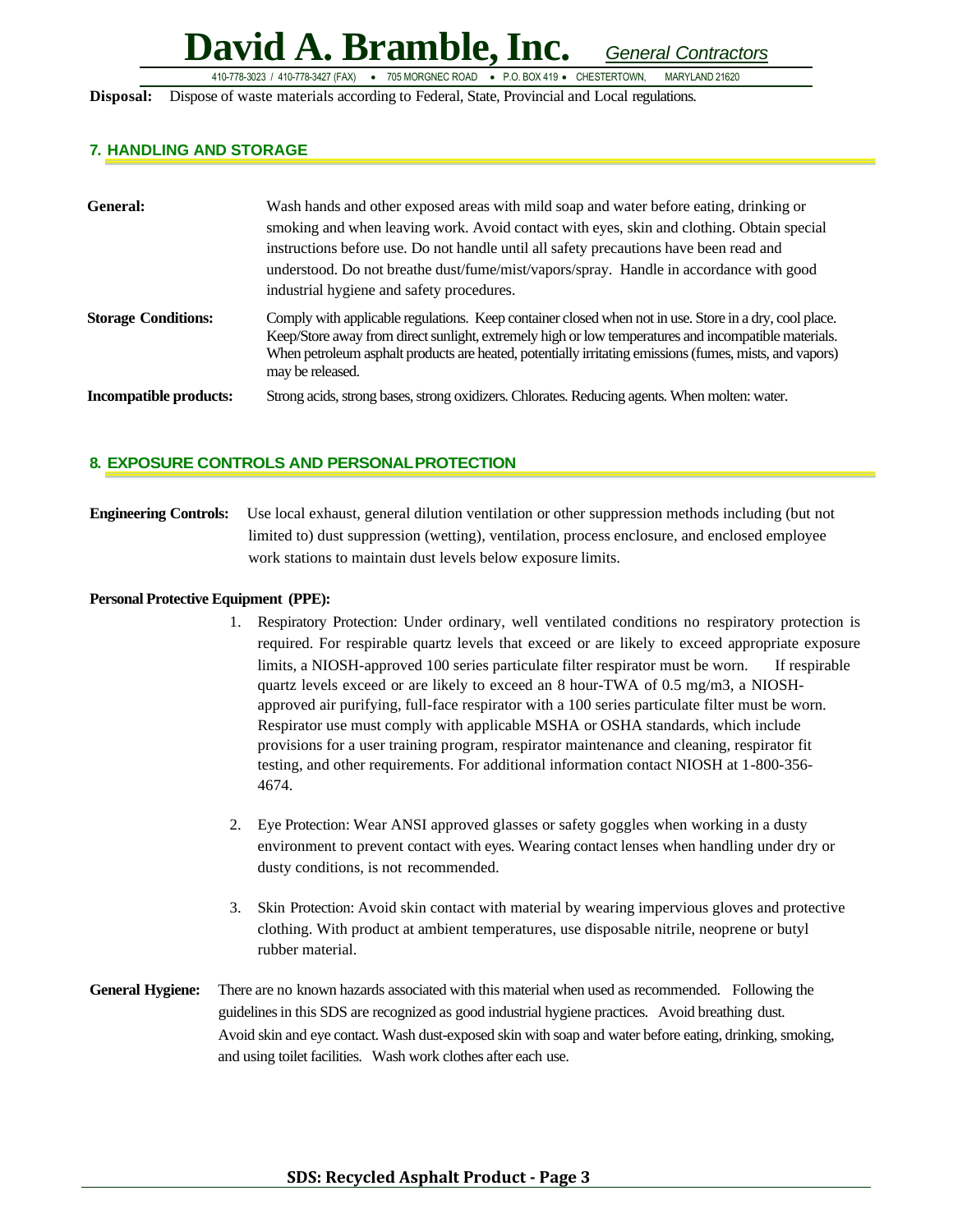410-778-3023 / 410-778-3427 (FAX) • 705 MORGNEC ROAD • P.O. BOX 419 • CHESTERTOWN, MARYLAND 21620

#### **9. PHYSICAL ANDCHEMICAL PROPERTIES**

| <b>Physical State:</b>        | Solid                   | <b>Evaporation Rate:</b>      | NA         |
|-------------------------------|-------------------------|-------------------------------|------------|
| Appearance:                   | Varies                  | $pH$ (in water):              | Neutral    |
| Odor:                         | May have petroleum odor | <b>Melting Point:</b>         | NA         |
| <b>Vapor Pressure:</b>        | NA                      | <b>Boiling Point:</b>         | <b>NA</b>  |
| <b>Vapor Density:</b> NA      |                         | <b>Freezing Point:</b>        | NA         |
| <b>Specific Gravity:</b>   NA |                         | <b>Viscosity:</b>             | NA         |
| <b>Volatility:</b>            | NA                      | <b>Solubility (in water):</b> | Negligible |

#### **10. STABILITY ANDREACTIVITY**

| <b>Stability:</b>                        | Stable under recommended handling and storage conditions (see section 7).                        |
|------------------------------------------|--------------------------------------------------------------------------------------------------|
| Incompatibility with various substances: | Strong acids, strong bases, strong oxidizers. Chlorates. Reducing<br>agents. When molten: water. |
| <b>Special Remarks on Reactivity:</b>    | Hazardous reactions will not occur under normal conditions.                                      |
| <b>Hazardous Polymerization:</b>         | Hazardous polymerization will not occur.                                                         |
| <b>Conditions to Avoid:</b>              | Extremely high or low temperatures, and incompatible materials.                                  |
| <b>Hazardous Decomposition Products:</b> | None known.                                                                                      |

#### **11. TOXICOLOGICAL INFORMATION**

| <b>Skin Corrosion/Irritation:</b>                             | Not classified                                                                                                                                                                                                                                                                                                                                                                                                                                                                                                                                                                     |
|---------------------------------------------------------------|------------------------------------------------------------------------------------------------------------------------------------------------------------------------------------------------------------------------------------------------------------------------------------------------------------------------------------------------------------------------------------------------------------------------------------------------------------------------------------------------------------------------------------------------------------------------------------|
| <b>Serious Eye Damage/Irritation:</b>                         | Not classified                                                                                                                                                                                                                                                                                                                                                                                                                                                                                                                                                                     |
| <b>Respiratory or Skin Sensitization:</b>                     | Not classified                                                                                                                                                                                                                                                                                                                                                                                                                                                                                                                                                                     |
| <b>Germ Cell Mutagenicity:</b>                                | Not classified                                                                                                                                                                                                                                                                                                                                                                                                                                                                                                                                                                     |
| <b>Carcinogenicity:</b>                                       | May cause cancer.                                                                                                                                                                                                                                                                                                                                                                                                                                                                                                                                                                  |
| <b>Reproductive Toxicity:</b>                                 | Not classified                                                                                                                                                                                                                                                                                                                                                                                                                                                                                                                                                                     |
| <b>Specific Target Organ Toxicity (Single</b><br>Exposure):   | May cause respiratory irritation.                                                                                                                                                                                                                                                                                                                                                                                                                                                                                                                                                  |
| <b>Specific Target Organ Toxicity (Repeated</b><br>Exposure): | Causes damage to organs through prolonged or repeated exposure.                                                                                                                                                                                                                                                                                                                                                                                                                                                                                                                    |
| <b>Aspiration Hazard:</b>                                     | Not classified                                                                                                                                                                                                                                                                                                                                                                                                                                                                                                                                                                     |
|                                                               |                                                                                                                                                                                                                                                                                                                                                                                                                                                                                                                                                                                    |
| <b>Symptoms/Injuries After Inhalation:</b>                    | Irritation of the respiratory tract and the other mucous membranes.<br>WARNING: irritating and toxic hydrogen sulfide gas may be<br>present. Greater than 15-20 ppm continuous exposure can cause<br>mucous membrane and respiratory tract irritation. 50-500 ppm can<br>cause headache, nausea, and dizziness. Continued exposure at these<br>levels can lead to loss of reasoning and balance, difficulty in<br>breathing, fluid in the lungs, and possible loss of consciousness.<br>Greater than 500 ppm can cause rapid unconsciousness and death if<br>not promptly revived. |
| <b>Symptoms/Injuries After Skin Contact:</b>                  | Prolonged exposure may cause skin irritation. Risk of thermal burns<br>on contact with molten product.                                                                                                                                                                                                                                                                                                                                                                                                                                                                             |
| <b>Symptoms/Injuries After Eye Contact:</b>                   | May cause slight irritation to eyes.                                                                                                                                                                                                                                                                                                                                                                                                                                                                                                                                               |
| <b>Symptoms/Injuries After Ingestion:</b>                     | Ingestion may cause adverse effects.                                                                                                                                                                                                                                                                                                                                                                                                                                                                                                                                               |

#### **SDS: Recycled Asphalt Product - Page 4**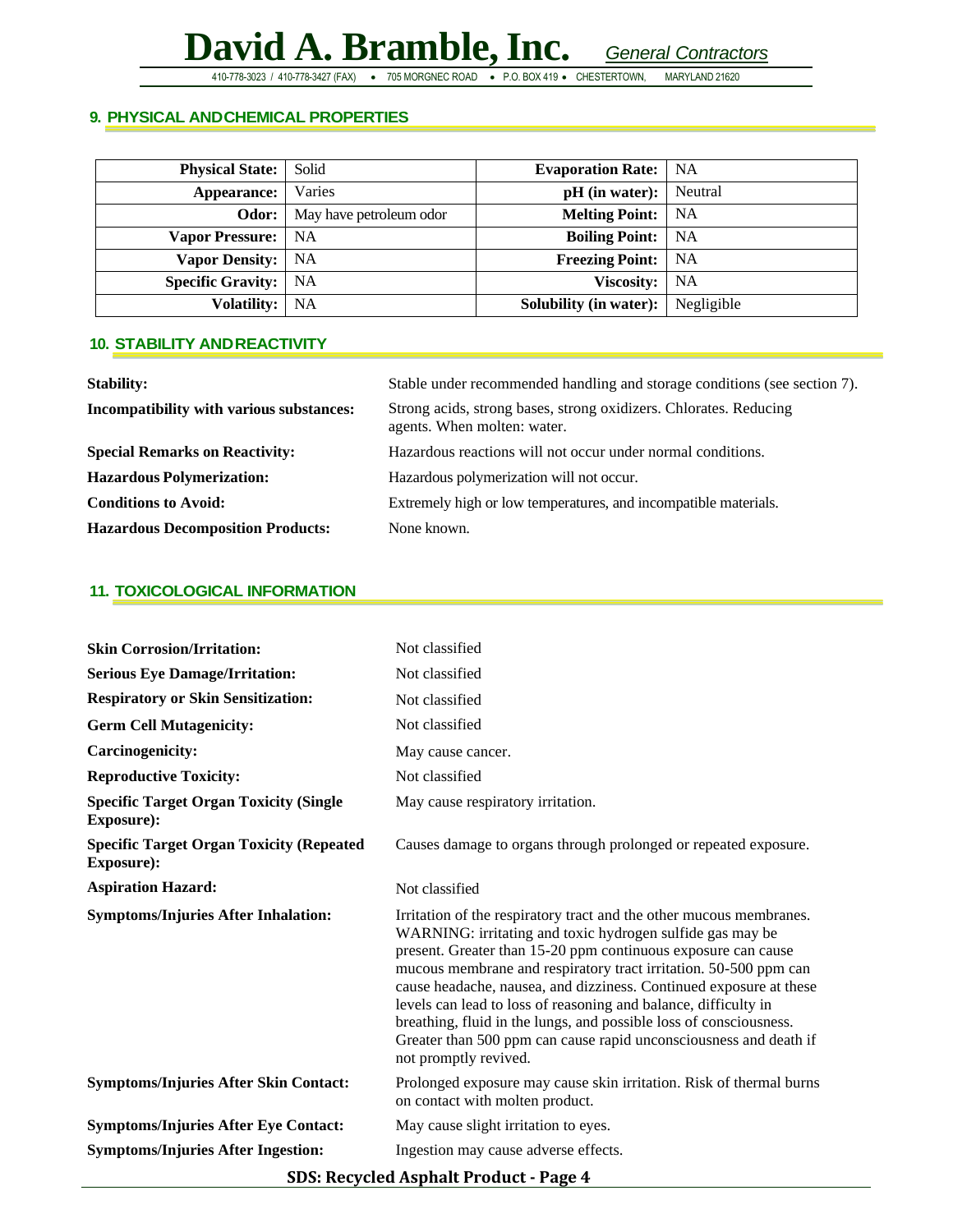410-778-3023 / 410-778-3427 (FAX) • 705 MORGNEC ROAD • P.O. BOX 419 • CHESTERTOWN, MARYLAND 21620

| <b>Chronic Symptoms:</b> | May cause cancer. Causes damage to organs through prolonged or     |
|--------------------------|--------------------------------------------------------------------|
|                          | repeated exposure. Emissions from asphalt are suspected of causing |
|                          | cancer. If dust is generated, repeated exposure through inhalation |
|                          | may cause cancer or lung disease. Symptoms will include            |
|                          | progressively more difficult breathing, cough, fever, and weight   |
|                          | loss.                                                              |
|                          |                                                                    |

#### **12. ECOLOGICAL INFORMATION**

| <b>Ecotoxicity:</b>                      | Not classified.                     |
|------------------------------------------|-------------------------------------|
| <b>Persistence and</b><br>Degradability: | Not established.                    |
| <b>Bio-accumulative Potential:</b>       | Not established.                    |
| <b>Mobility in Soil:</b>                 | No additional information available |
| <b>Other Adverse Effects:</b>            | Avoid release to the environment.   |

#### **13. DISPOSAL CONSIDERATIONS**

#### **Waste Disposal Method:** This product is not classified as hazardous waste under the authority of the RCRA(40CFR 261) or CERCLA (40CFR 117&302). Waste must be disposed of in accordance with federal, state and local environmental control regulations.

#### **14. TRANSPORT INFORMATION**

**DOT Classification:** Non-Hazardous under U.S. DOT and TDG Regulations

**Placard Required:** Not applicable.

**Special Provisions for Transport:** Not applicable.

**Label Required:** Label as required by the OSHA Hazard Communication standard {29 CFR 1910.1200(f)}, and applicable state and localregulations.

#### **15. REGULATORY INFORMATION**

| <b>OSHA/MSHA Hazard Communication:</b> | This product is considered by OSHA/MSHA to be a hazardous chemical and<br>should be included in the employer's hazard communication program.                                                          |
|----------------------------------------|-------------------------------------------------------------------------------------------------------------------------------------------------------------------------------------------------------|
| <b>CERCLA/SUPERFUND:</b>               | This product is not listed as a CERCLA hazardous substance.                                                                                                                                           |
| <b>EPCRA SARA Section 313:</b>         | This product contains none of the substances subject to the reporting requirements of<br>Section 313 of Title III of the Superfund Amendments and Reauthorization Act of 1986<br>and 40 CFR Part 372. |
| <b>RCRA:</b>                           | If discarded in its purchased form, this product would not be a hazardous waste either by listing or characteristic.                                                                                  |

- However, under RCRA, it is the responsibility of the product user to determine at the time of disposal, whether a material containing the product or derived from the product should be classified as a hazardous waste.
- **TSCA:** Crystalline silica is exempt from reporting under the inventory update rule. Crystalline silica (quartz) appears on the EPA TSCA inventory under the CAS No. 14808-60-7.

#### **SDS: Recycled Asphalt Product - Page 5**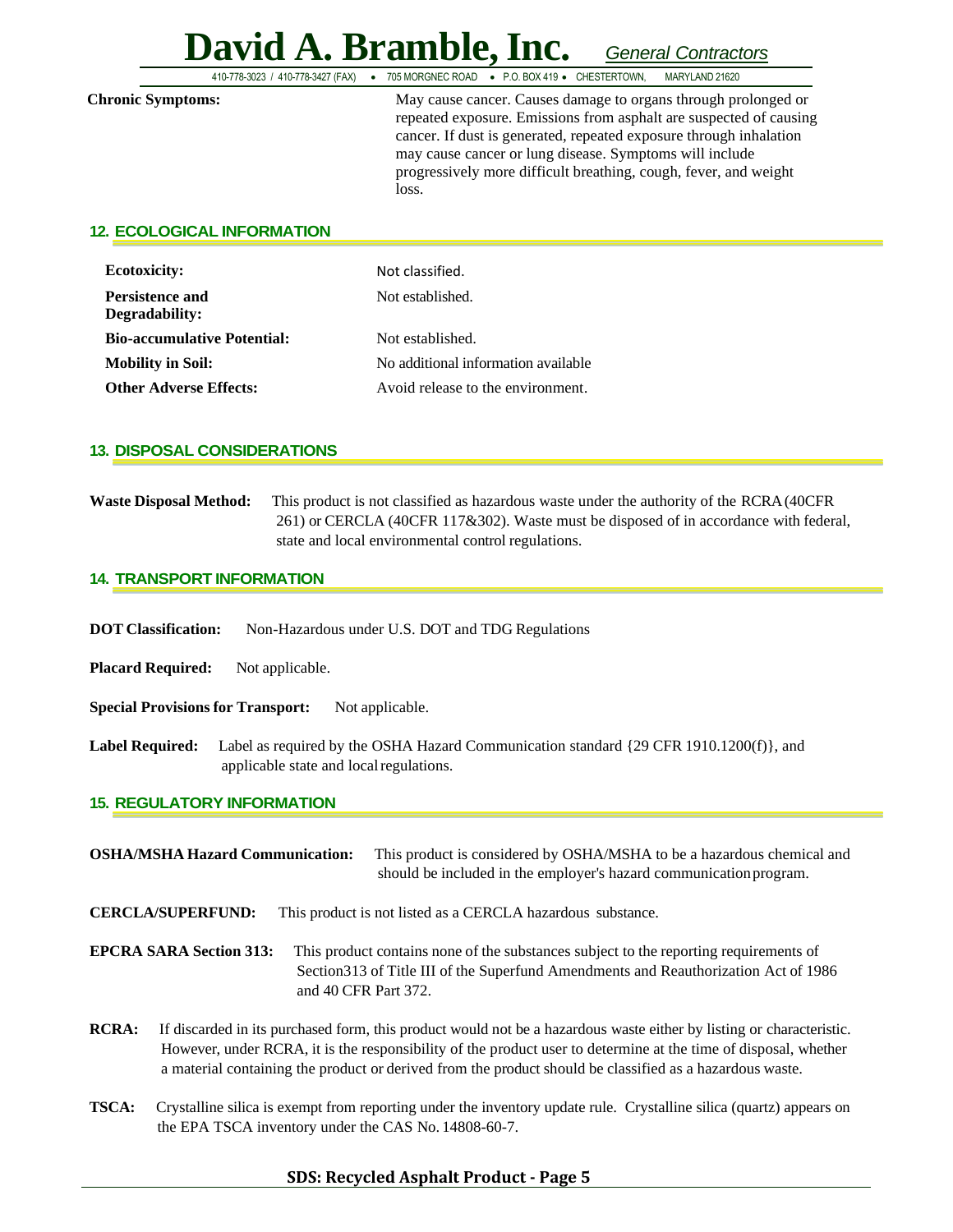## **David A. Bramble,Inc.** *General Contractors* 410-778-3023 / 410-778-3427 (FAX) • 705 MORGNEC ROAD • P.O. BOX 419 • CHESTERTOWN, MARYLAND 21620

**California Proposition 65:** Crystalline silica (airborne particulates of respirable size) is known by the State of California to cause cancer.

- **FDA:** Silica is included in the list of substances that may be included in coatings used in food contact surfaces, 21 CFR §175.300(b) (3) (xxvi).
- **NTP:** Respirable crystalline silica, primarily quartz dusts occurring in industrial and occupational settings, is classified as Known to be a Human Carcinogen.

| Pennsylvania Worker and Community Right to Know Act: | Quartz is a hazardous substance under the Act, but |
|------------------------------------------------------|----------------------------------------------------|
|                                                      | it is not a special hazardous substance or an      |
|                                                      | environmental hazardous substance.                 |

**Canada WHMIS Classification:** Considered to be a hazardous material under the Hazardous Products Act as defined by the Controlled Products Regulations and subject to the requirements of Health Canada's Workplace Hazardous Material Information (WHMIS). This product has been classified according to the hazard criteria of the Controlled Products Regulation (CPR). This document complies with the WHMIS requirements of the Hazardous Products Act (HPA) and the CPR.

#### **16. OTHER INFORMATION**

| $\,>$             | Greater than                                                        | <b>NA</b>    | Not Applicable                                           |
|-------------------|---------------------------------------------------------------------|--------------|----------------------------------------------------------|
| <b>ACGIH</b>      | American Conference of Governmental<br><b>Industrial Hygienists</b> | <b>NFPA</b>  | National Fire Protection Association                     |
| CAS No            | <b>Chemical Abstract Service number</b>                             | <b>NIOSH</b> | National Institute for Occupational Safety<br>and Health |
|                   | Comprehensive Environmental Response,                               | <b>NTP</b>   | National Toxicology Program                              |
| <b>CERCLA</b>     | Compensation and Liability Act                                      | <b>OSHA</b>  | Occupational Safety and Health Administration            |
| <b>CFR</b>        | <b>Code for Federal Regulations</b>                                 | <b>PEL</b>   | Permissible Exposure Limit                               |
| СL                | Ceiling Limit                                                       | pH           | Negative log of hydrogen ion                             |
| DOT               | U.S. Department of Transportation                                   | <b>PPE</b>   | Personal Protective Equipment                            |
| EST               | <b>Eastern Standard Time</b>                                        | R            | Respirable Particulate                                   |
| <b>HEPA</b>       | High-Efficiency Particulate Air                                     | <b>RCRA</b>  | Resource Conservation and Recovery Act                   |
| <b>HMIS</b>       | Hazardous Materials Identification System                           | <b>SARA</b>  | Superfund Amendments and Reauthorization<br>Act          |
| <b>IARC</b>       | International Agency for Research on<br>Cancer                      | т            | <b>Total Particulate</b>                                 |
|                   |                                                                     | TDG          | <b>Transportation of Dangerous Goods</b>                 |
| $LC_{50}$         | <b>Lethal Concentration</b>                                         | TLV          | <b>Threshold Limit Value</b>                             |
| LD <sub>50</sub>  | Lethal Dose                                                         | TWA          | Time Weighted Average (8 hour)                           |
| mg/m <sup>3</sup> | Milligrams per cubic meter                                          | <b>WHMIS</b> | Workplace Hazardous Materials Information                |
| <b>MSHA</b>       | Mine Safety and Health Administration                               |              | System                                                   |

#### **Abbreviations:**